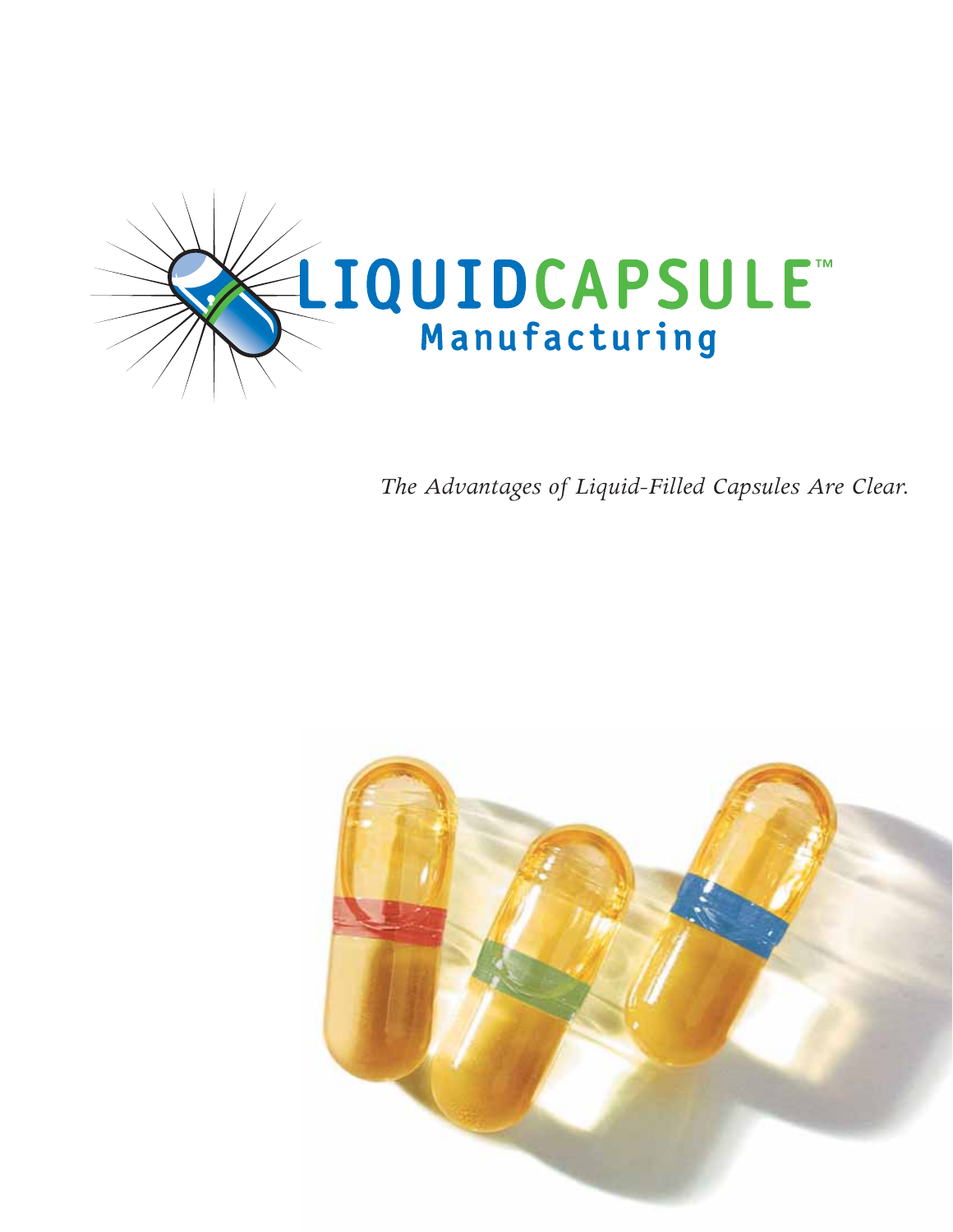# ADVANTAGES the of liquid-filled capsules are clear

### **Higher Perceived Value**

Consumers view liquid capsules as having a higher perceived value than ordinary tablets, capsules and softgels.

### **Choice of HPMC or Gelatin Capsules**

With liquid capsules you are not limited to just gelatin (animal-based product) but have the option of all natural HPMC (hydroxypropyl methylcellulose) capsules as well.

### **Better Visual Appeal**

Liquid capsules have none of the dust and residue associated with powder capsules. Better visual product appearance translates to higher perceived value.

### **Less Excipients**

Liquid capsules require no binders, lubricants, or plasticizers commonly found in tablets, powder-filled capsules and softgels.

### **Increased Absorption and Bioavailability**

Liquids naturally offer faster and increased absorption and availability of active ingredients.

**Increased Profit Potential**  Add up all the advantages. Expect higher sales… and higher margins!

#### **Smaller Capsules**

Hard-shell capsules have thinner wall construction, allowing them to contain more ingredient in a smaller capsule versus thickershelled softgel capsules. Hard shells also dissolve more completely than softgels.

### **Less Odor and Less Irritation**

Reduces unpleasant ingredient taste and odor commonly found with tablets and traditional capsules. In addition, liquids provide less irritation than traditional delivery methods.

### **Tamper Proof Sealing**

Band sealing reduces tampering and provides a non-permeable barrier to retard oxidation and increase shelf-life.

### **Unique Appearance**

This new delivery system stands apart from look-alike products that crowd retail shelves.



**9216 Palm River Rd., Suite 203 Tampa, FL 33619 USA (813) 676-0423 Fax: (813) 676-0424 www.liquidcapsule.com ©2007-2010 LiquidCapsule Manufacturing**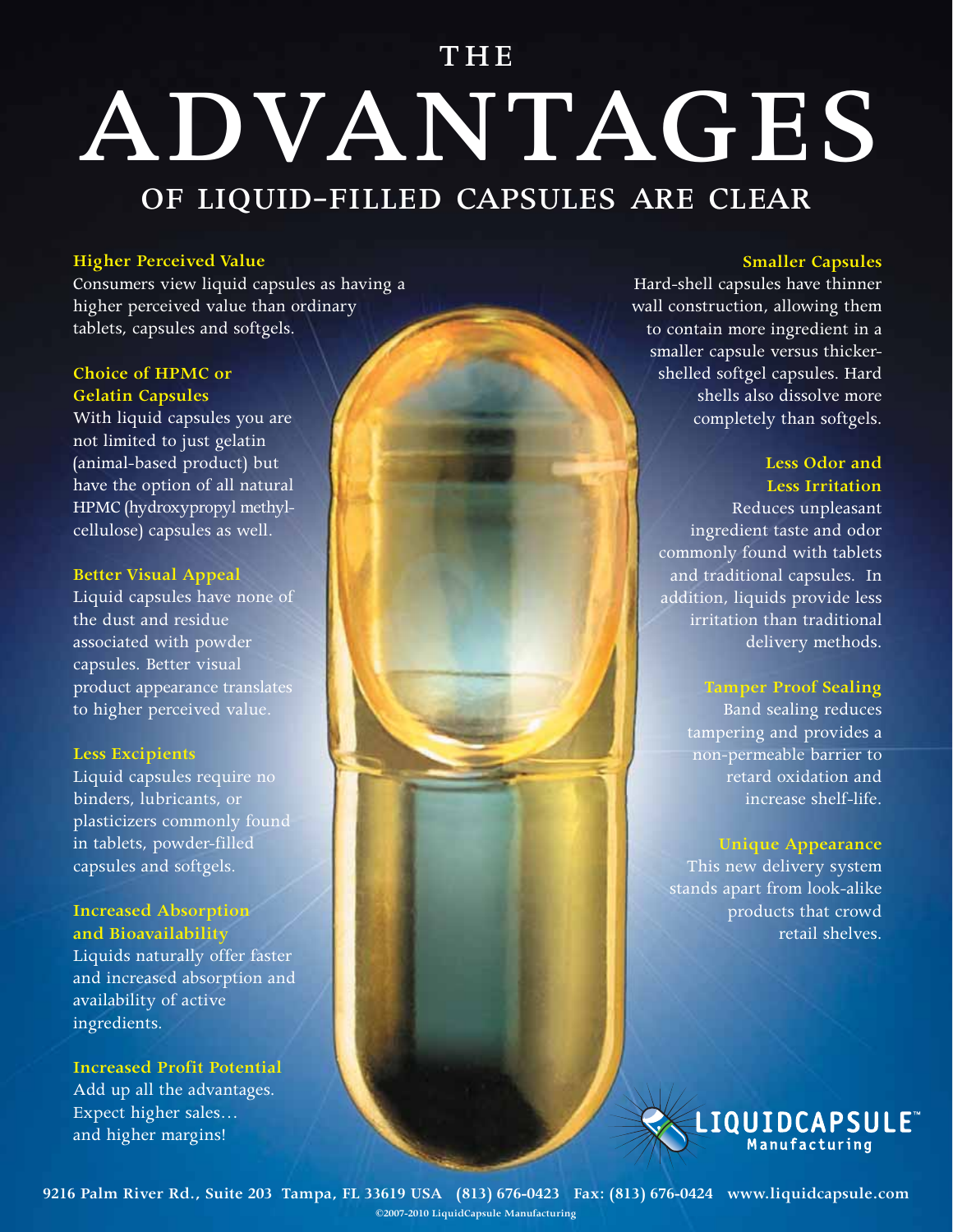## increase your SALES TODAY increase your SALES TODAY

### Get Started.

Can't wait to increase your sales and margins? Get started today with our LiquidCapsule Brand of vitamins and herbal supplements. Compare our ingredients and quality of our formulations to your current brands and you see why these products will quickly move off your shelves. With a wide variety of products to choose from, it's simple to add a LiquidCapsule line of products to your store.

### Enjoy High Shelf Recognition.

Put LiquidCapsules next to your existing items on your store shelves and see for yourself how these items sell faster and at bigger profits than typical commodity items. That means more sales and at bigger profits than competitive products.

LiquidCapsules' easy-to-read labels feature a large photo of the liquid capsule. This simple visual attraction clearly demonstrates the appealing

> benefits consumers can understand. Simple bullet points clearly differentiate product benefits. No more confusing descriptions which result in missed sales. We provide a wealth of merchandising options to drive sales, including bottlenecks, hangtags and shelf talkers. We also offer product literature promoting the many benefits of liquid encapsulation to help educate your customers.

### Build Your Own Line.

Customize your line to the needs of your customers. Choose from popular items like Omega 3 Fish Oil or Natural Vitamin E in HPMC capsules. Or take advantage of the hottest supplement consumer trends like Saw Palmetto Oil, Marine Lipid Oil and many more. Our products are available in several different bottle counts, to further meet your customer needs. **(813) 676-0423**



**www.liquidcapsule.com ©2007-2010 LiquidCapsule Manufacturing**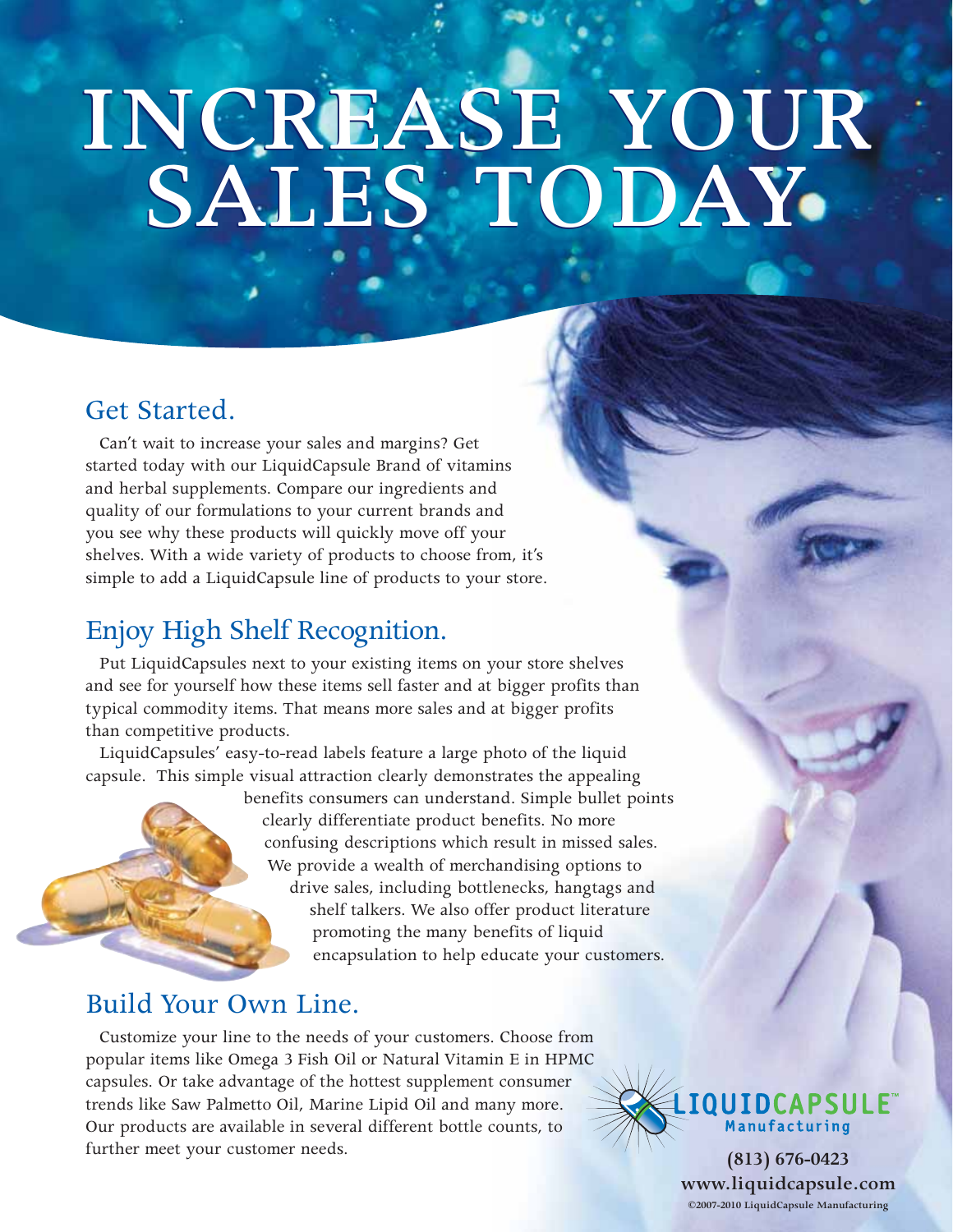# PRIVATE LABEL opportunities opportunities make a splash with make a splash with

## If You Can't Find Exactly What You're Looking For, We Can Make It For You.

Boost sales with the merging of your own good name with the growing consumer demand for liquid capsules. Our Private Label services are ideal for you if:

- Your current product needs to stand apart from a crowd of look alikes.
- You have a successful product you would like to offer in a NEW and IMPROVED version.
- You want to extend the shelf life of your current product.
- You want to be the first to reformulate a proven product with a new type of delivery method.
- You want to increase the perceived value by reformulating your entire product line.

LiquidCapsule offers you the many benefits of hard shell encapsulation, including:

- Both all natural HPMC and Gelatin capsules.
- Small case purchases.
- Less excipients than tablets, powder-filled capsules or softgels.
- Extended shelf life.
- Band seals assure tamper proof, non-permeable barrier and reduces oxidation.
- Ability to compose non-aqueous liquids and semi-solid substances.
- Product differentiation, with color-coding of band and capsule and option to print on capsule
- Cost effectiveness.
- Higher perceived value.